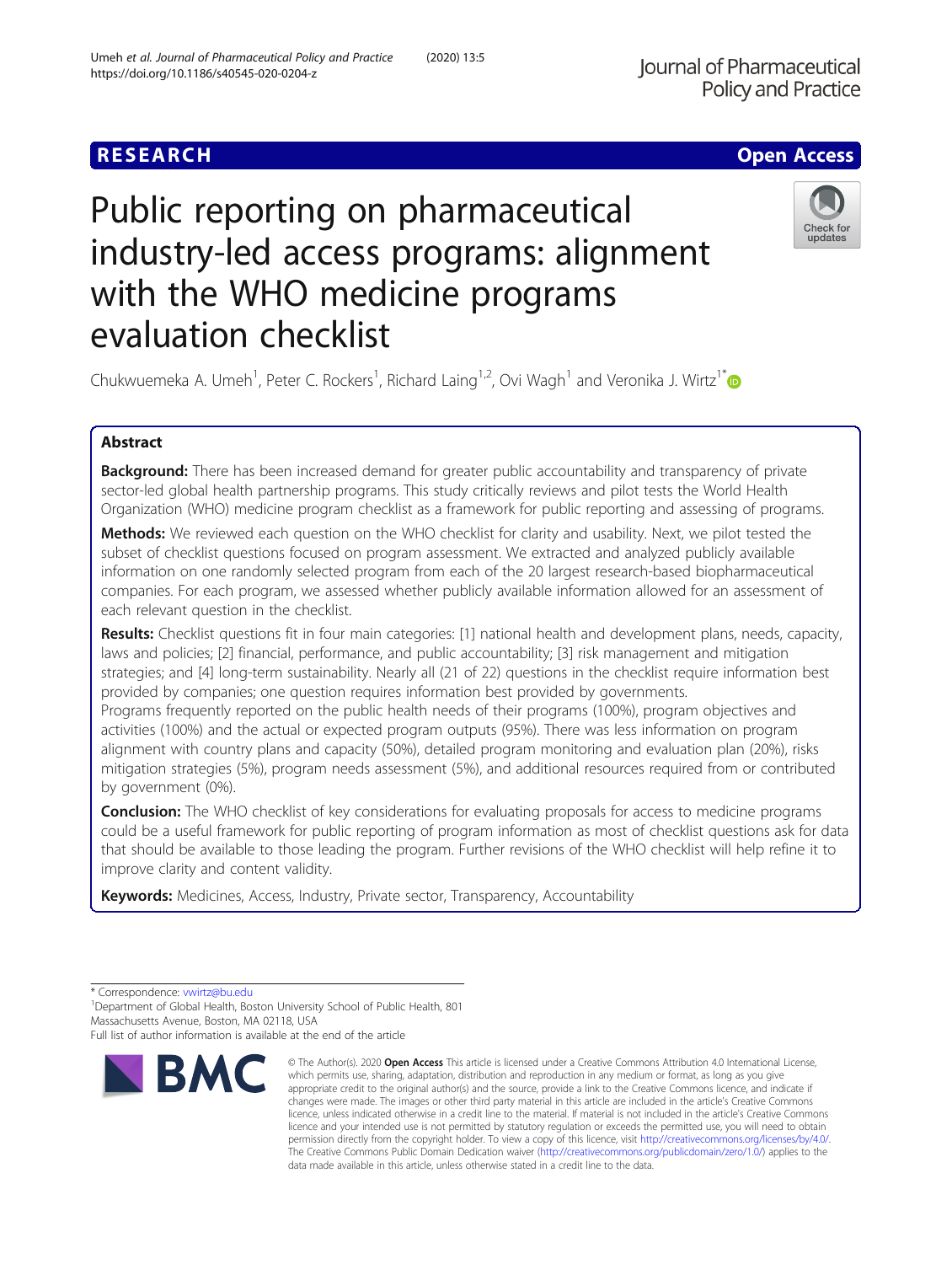#### Background

The number and scope of public health programs implemented by biopharmaceutical companies to promote access to care and medicines for people in low- and middle-income countries has increased in recent years [[1\]](#page-7-0). This increase has triggered wider discussions on the gaps in program performance monitoring and evaluation [[2,](#page-7-0) [3\]](#page-7-0), public policies on the roles of the private sector [[4\]](#page-7-0), and public accountability including the absence of an assessment tool to guide governments in their review of program development, implementation and regulation [[5\]](#page-7-0). While private sector companies are traditionally accountable to shareholders and investors, and public sector organizations are accountable to the political structures, there has been lack of public accountability and transparency of global health public-private partnership programs [\[6](#page-7-0), [7](#page-7-0)]. The World Health Organization has defined accountability within health systems as "a relationship between a duty holder and a person or organization to whom a duty is owed. It describes the capacity to demand that a person or organization give reasons to justify their behavior and the capacity to impose a sanction if they fail to give reasons, or if their performance is poor." [\[8](#page-7-0)] Transparency is often regarded as a prerequisite for accountability [[9\]](#page-7-0).

Many programs implemented by biopharmaceutical companies seem to appreciate the importance of public transparency and accountability by hosting a website and publishing annual reports; however, these usually contain little information on program governance, needs assessment and alignment with country plans and capacity, detailed program plan, program impact and sustainability plans [\[7\]](#page-7-0). When programs are open and forthcoming with information on all aspects of the program, this allows program assessment by stakeholders which helps to build public trust in the program [\[10\]](#page-7-0).

In 2017, the World Health Organization (WHO) published a checklist of key considerations that governments should consider when evaluating proposals for access to medicine programs from medicines and medical device companies (hereafter referred to as the "WHO checklist") [\[5\]](#page-7-0). The motivation for such a checklist was the need for guidance of how to evaluate whether a program aligns with national health and development plans, needs, capacity, laws and policies; has mechanisms to ensure financial, performance, and public accountability; has risk management and mitigation strategies and has transitioning plans for long-term sustainability.

Although the WHO checklist was developed to provide a uniform framework through which programs can provide information to governments, it could also serve as a useful framework for public reporting of program information in the absence of any other reporting framework. It is important that the public is not only informed of the programs successes and lessons learned as is currently the case but has access to the evidence and assumptions used to inform program planning such as needs assessment documents, detailed program plan, monitoring and evaluation plan, sustainability plans and potential conflict of interest [\[10\]](#page-7-0).

The objective of this study is to test the feasibility of using the WHO checklist to assess key considerations for evaluating proposals for access to medicine programs as a framework for reporting program information. The WHO checklist was designed to assess information submitted to government by companies and from our perspective all such program information should be in the public sphere to ensure accountability and transparency [[11\]](#page-7-0). Based on this perspective, we reviewed publicly available program information and made suggestions on which program information responds to specific questions in the checklist and how the checklist could be modified to serve as a framework for public program reporting.

#### **Methods**

For the purpose of this study we defined access programs led by medicines and medical device companies as those that are designed and co-financed by pharmaceutical companies and that they take responsibility and credit for them (Rockers et al., 2018). Depending on the industry-led program it could be implemented in collaboration with the government, other pharmaceutical companies or NGOs. The program can be philanthropic or has shared business and social goals.

We used a two-stage process in conducting this study. In the first stage, we reviewed each question on the WHO checklist for clarity and took note of double- or multi-barreled questions (questions that had two or more concepts in a single question). We also critically reviewed the checklist to determine which questions require information best provided by companies versus government when using the checklist as a framework for public reporting of program information. We then described each question on the checklist and provided examples of program information that may or may not be good responses to each question on the checklist.

In the second stage, we extracted and analyzed publicly available information of 20 biopharmaceutical industry led programs, with one program randomly selected from each of the 20 largest research-based pharmaceutical companies [[12](#page-7-0)]. Our program sample frame was each company's list of global health partnership programs in the International Federation of Pharmaceutical Manufacturers and Associations (IFPMA) World Health Partnerships Directory [\[13](#page-7-0)], which to our knowledge has the most comprehensive listing of pharmaceutical industry-led health programs.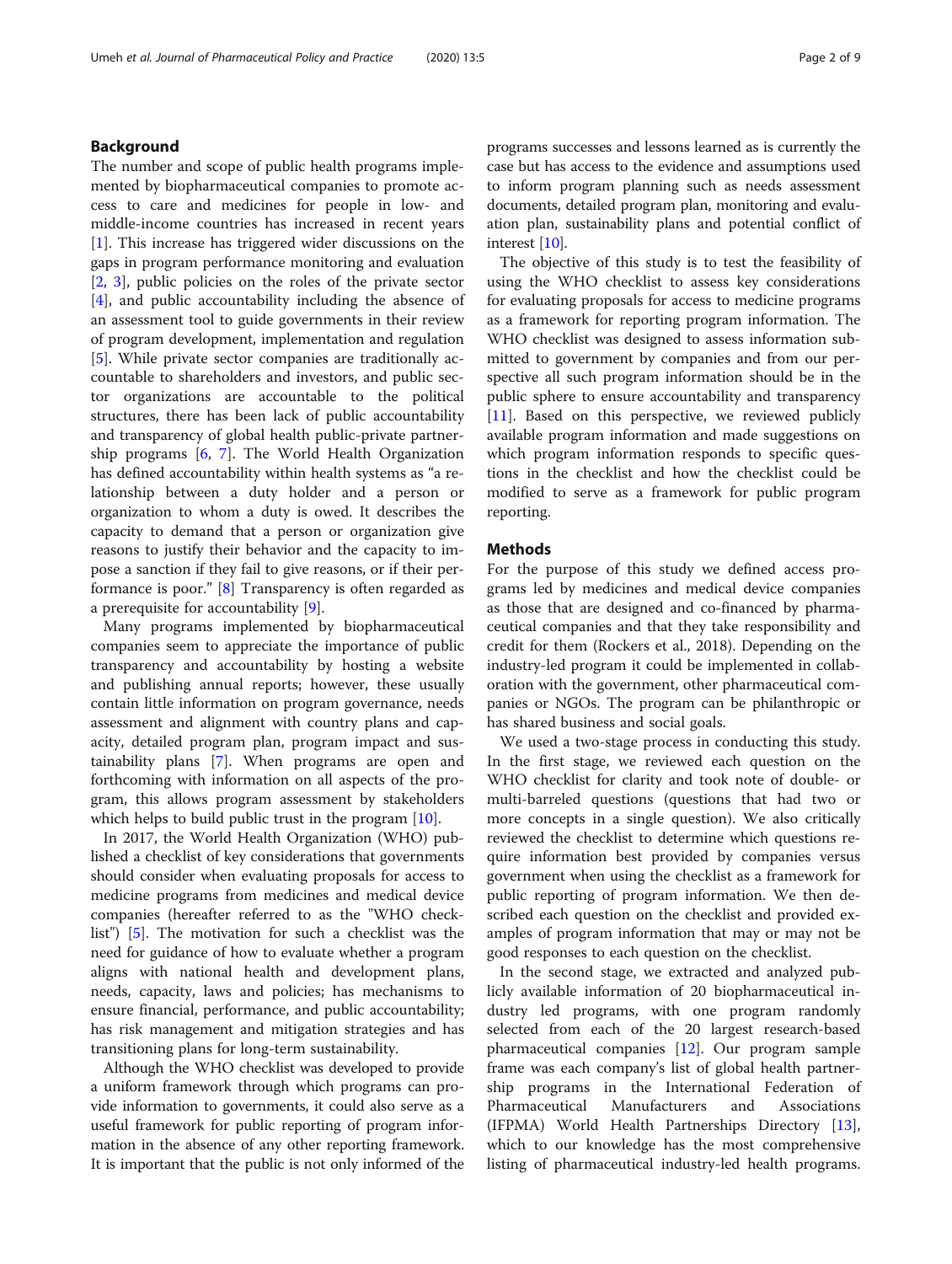For the two companies, Gilead and Novo Nordisk, two recent IFPMA members with no single company programs listed on the IFPMA directory as at the time of our study, we randomly selected an ongoing program from the company's 2017 annual report (Gilead) and company's website (Novo Nordisk).

For the programs selected, two researchers independently searched online for program information and reviewed program webpages, press releases, reports, and peer reviewed articles. They also reviewed program information reported in the IFPMA Health Partnerships Directory [\[13\]](#page-7-0), Access Observatory [[11\]](#page-7-0) and Access Accelerated Open Platform [\[14\]](#page-7-0). The Access Accelerated Open Platform is a directory of Access Accelerated initiative programs, comprising of about 90 programs as of December 2018 [\[14](#page-7-0)]. Access Accelerated is a partnership of more than 20 global research and development-based biopharmaceutical companies, working with partners including the World Bank and the City Cancer Challenge that seeks to reduce barriers to prevention, treatment and care for patients with non-communicable diseases in low- and middle-income countries.

Access Observatory is a public reporting platform with the aim to improve access to disease prevention and treatment services in low- and middle-income countries, including those designed and implemented by public and non-profit organizations. The Access Observatory was created in 2017 to report and evaluate the Access Accelerated programs [\[11](#page-7-0)].

For each program, the researchers independently noted which of the program's publicly available information responds to the questions on the WHO checklist. We considered programs that provided information on any of the constructs in the double- or multi-barreled questions on the WHO checklist, as having responded to that question. Furthermore, we interpreted the question "Due diligence on industry partner has been conducted" in Section 3 on Strong Risk Management and Mitigation Strategies to mean that companies have provided information on how they assessed and selected their funding or implementing partners. In our analysis, we combined the following two questions in the WHO checklist, "The initiative can be implemented under existing legislation and it adheres to national regulations, procurement procedures, treatment guidelines, and standards of care, quality and safety requirements, remuneration scales and hiring practices" and "The program is suitable for the existing infrastructure, capacity, environment and local context". Only if both statements applied, did we check this combined item.

The researchers met to reach a consensus if there was any disparity in the information they independently extracted. Thereafter, we calculated the proportion of programs with publicly available information on each of the questions on the checklist.

#### Results

The WHO checklist has four domains and 23 questions of key considerations to be taken into account by companies when providing information on access to medicine programs. Based on our analysis, information on 22 out of 23 questions could easily be provided by company programs when using the checklist as a framework for public reporting of program information. Governments are in a better position to provide information on one of the questions "There is sufficient support for the program amongst political parties, unions, and civil society organizations". Two of the remaining 22 questions were combined into one, leaving 21 in the final checklist. Six of the questions (27%) contained two or more related constructs in one question (Table [1\)](#page-3-0).

Pilot testing the checklist using information from 20 programs showed that programs were more likely to provide information on mechanisms to ensure financial, performance, and public accountability (on average, 11 programs answered each of the eight questions in this domain; 55%) (Table [2\)](#page-5-0). This is followed by information on how the programs align with the countries' national health and development plans, needs, capacity, laws and policies (on average, eight programs answered each of the seven questions in this domain; 40%) and transitioning plans for long-term sustainability (on average, six programs answered each of the three questions in this domain; 30%). Programs were least likely to provide information on risk management and mitigation strategies (on average, one program answered each of the three questions in this domain; 4%).

For the national health and development plans, needs, capacity, laws and policies domain, programs clearly stated their program objectives  $(n = 20/20; 100\%)$ , described how their programs serve a public health need  $(n = 20/20; 100%)$  and how their programs align with health strategic plans and general development agenda  $(n = 10/20; 50%)$ . Only a few programs reported on how their programs are suitable for existing infrastructure, capacity, environment and local context ( $n = 4/20$ ; 20%). One program (a HIV screening and linkage to care program) reported on how needs assessment was used to inform program design. None of the programs provided information on additional government resources required for their programs and none provided information on how and/or why their programs divert or do not divert resources away from other public health priorities.

For the financial, performance, and public accountability domain, programs provided information on how the programs will be implemented ( $n = 19/20$ ; 95%), program performance targets or outputs ( $n = 19/20$ ; 95%), parties responsible for overseeing and monitoring the programs ( $n = 10/20$ ; 50%) and the roles and responsibilities of all identified stakeholders ( $n = 7/20$ ; 35%). There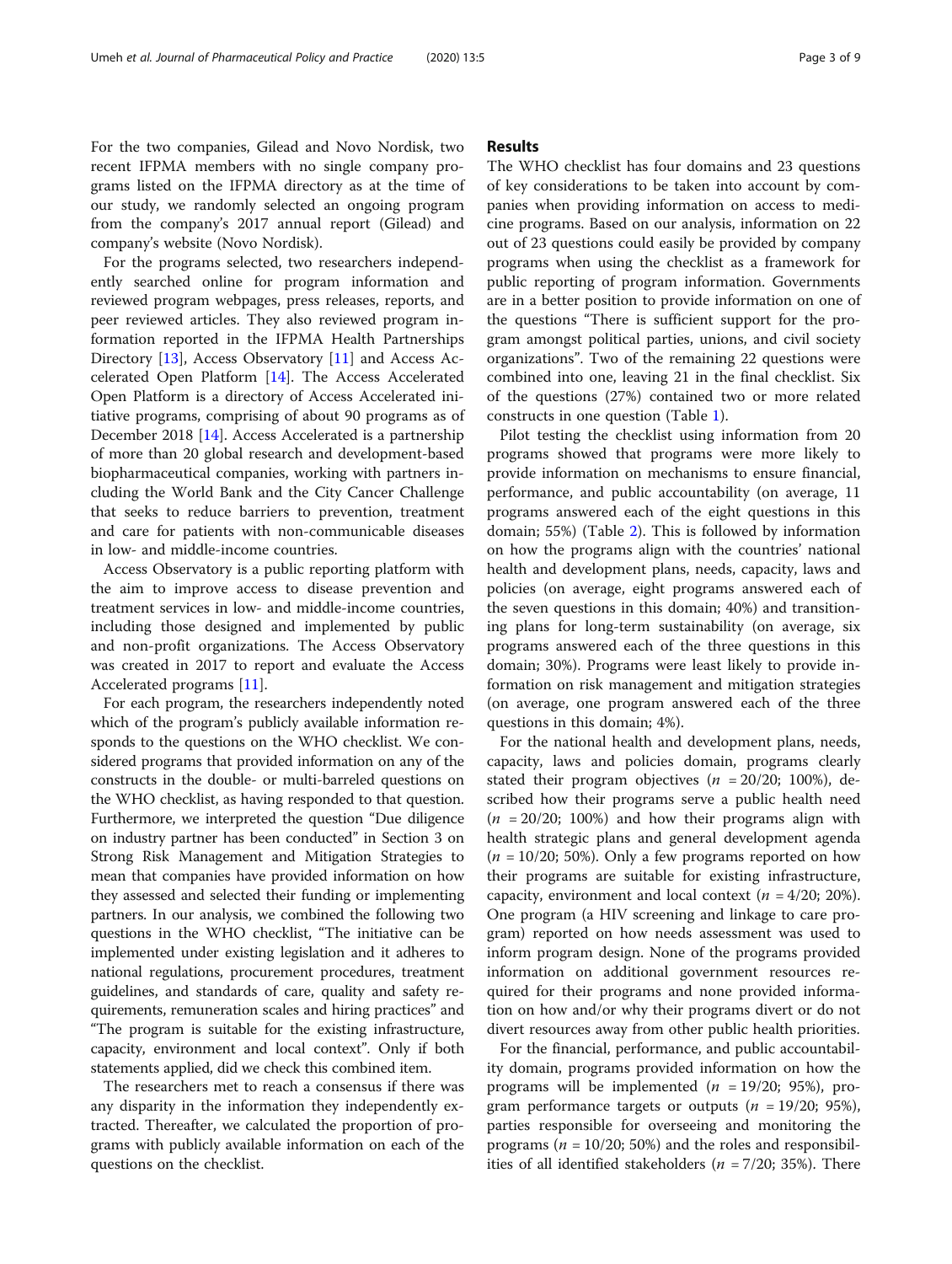## <span id="page-3-0"></span>Table 1 Description of program information that would fulfil the requirements of the corresponding checklist question

|  | WHO checklist                                                                                                                                                                                                           | Description of program information from companies that align with the<br>checklist                                                                                                                                                                                                                          |
|--|-------------------------------------------------------------------------------------------------------------------------------------------------------------------------------------------------------------------------|-------------------------------------------------------------------------------------------------------------------------------------------------------------------------------------------------------------------------------------------------------------------------------------------------------------|
|  | Alignment with countries' national health and development plans, needs, capacity, laws and policies                                                                                                                     |                                                                                                                                                                                                                                                                                                             |
|  | 1 The program serves a public health need.                                                                                                                                                                              | A description of the health problem the program is trying to solve.                                                                                                                                                                                                                                         |
|  | 2 The policy objective is clear.                                                                                                                                                                                        | Program objectives are clearly stated.                                                                                                                                                                                                                                                                      |
|  | 3 The program aligns with health strategic plans and the general<br>development agenda. <sup>a</sup>                                                                                                                    | A description of how the program aligns with the country's health<br>strategic plan and/or development agenda. For multi-country programs,<br>a description of how the program aligns with the Sustainable Develop-<br>ment Goals or World Health Organization health goals might meet this<br>requirement. |
|  | 4 The program is suitable for the existing infrastructure, capacity,<br>environment and local context. <sup>a b</sup>                                                                                                   | A description of the design or implementation of programs in<br>accordance with country laws, policies and practices might meet this<br>requirement, e.g. treating patients using national treatment quidelines.                                                                                            |
|  |                                                                                                                                                                                                                         | Just mentioning that the government and local stakeholders made<br>inputs to the program design might not meet this requirement.                                                                                                                                                                            |
|  | 5 Additional government resources (infrastructure, human resources or<br>funding) that are required have been identified and are available. <sup>a</sup>                                                                | A description of additional resources that are required from government<br>e.g. human resources and infrastructure.                                                                                                                                                                                         |
|  | 6 The program does not divert resources away from other public health<br>priorities.                                                                                                                                    | Information on how the additional resources that might be required<br>from government will not adversely affect other public health priorities.                                                                                                                                                             |
|  | 7 The program has been compared to other approaches/programs/<br>programmes and has been found to be the most suitable. <sup>a</sup>                                                                                    | A formal needs assessment should provide information on the suitability<br>of the program.                                                                                                                                                                                                                  |
|  | Strong mechanisms to ensure financial, performance, and public accountability                                                                                                                                           |                                                                                                                                                                                                                                                                                                             |
|  | 1 Roles and responsibilities for all stakeholders involved are clear.                                                                                                                                                   | A description of the roles and responsibilities of all named stakeholders<br>meets this requirement.                                                                                                                                                                                                        |
|  | 2 The mechanisms for how the program will be carried out are clear.                                                                                                                                                     | A description of program activities might meet this requirement.                                                                                                                                                                                                                                            |
|  |                                                                                                                                                                                                                         | However, a more detailed work plan showing the program activities,<br>and the responsible party and timeline for each activity will be ideal.                                                                                                                                                               |
|  | 3 Those responsible for overseeing and monitoring the program have<br>been identified.                                                                                                                                  | A mention of the party responsible for monitoring or evaluating the<br>program might meet this requirement.                                                                                                                                                                                                 |
|  | 4 The process for monitoring and evaluation has been established.                                                                                                                                                       | A description of the process for monitoring and evaluation of the<br>program. This may include a description of the performance indicators<br>and data collection and processing strategies.                                                                                                                |
|  | 5 Allocation, disbursement and utilization of financial resources have<br>been defined. <sup>a</sup>                                                                                                                    | The program should provide information on the allocation,<br>disbursement and utilization of financial resources. Reporting the<br>amount that a program has spent or plan to spend might meet this<br>requirement.                                                                                         |
|  | 6 Performance targets, outputs and results are defined. <sup>a</sup>                                                                                                                                                    | Reporting the performance targets and/or program outputs/outcomes<br>meets this requirement e.g. number of persons the program plans to<br>treat. For programs that are already being implemented, reporting both<br>the performance target and the actual outputs and results is ideal.                    |
|  | 7 There is sufficient support for the program amongst political parties,<br>unions, and civil society organizations.                                                                                                    | Government should provide this information.                                                                                                                                                                                                                                                                 |
|  | 8 Measures to disclose information to the public, including procurement<br>information, contractual obligations, evaluation criteria, progress reports,<br>fund flows, commitments and timelines have been established. | A description of the plan to make program information publicly<br>available.                                                                                                                                                                                                                                |
|  |                                                                                                                                                                                                                         | Providing program information through webpages, program reports,<br>annual company reports, etc. might meet this requirement.                                                                                                                                                                               |
|  | Strong risk management and mitigation strategies                                                                                                                                                                        |                                                                                                                                                                                                                                                                                                             |
|  | 1 Risks have been identified.                                                                                                                                                                                           | A description of the potential strategic, implementation, and<br>sustainability risks, harm or unintended consequences might meet this<br>requirement.                                                                                                                                                      |
|  | 2 Mitigation strategies for each risk, have been developed.                                                                                                                                                             | A description of how to mitigate any potential strategic,<br>implementation, and sustainability risks, harm or unintended<br>consequences might meet this requirement.                                                                                                                                      |
|  | 3 Due diligence on industry partner has been conducted (including<br>financial, managerial and implementation capacity assessments).                                                                                    | Company provides information on how it assessed and selected its<br>partners.                                                                                                                                                                                                                               |
|  | 4 Potential conflicts of interest have been identified.                                                                                                                                                                 | A description of any potential conflict of interest meets this requirement                                                                                                                                                                                                                                  |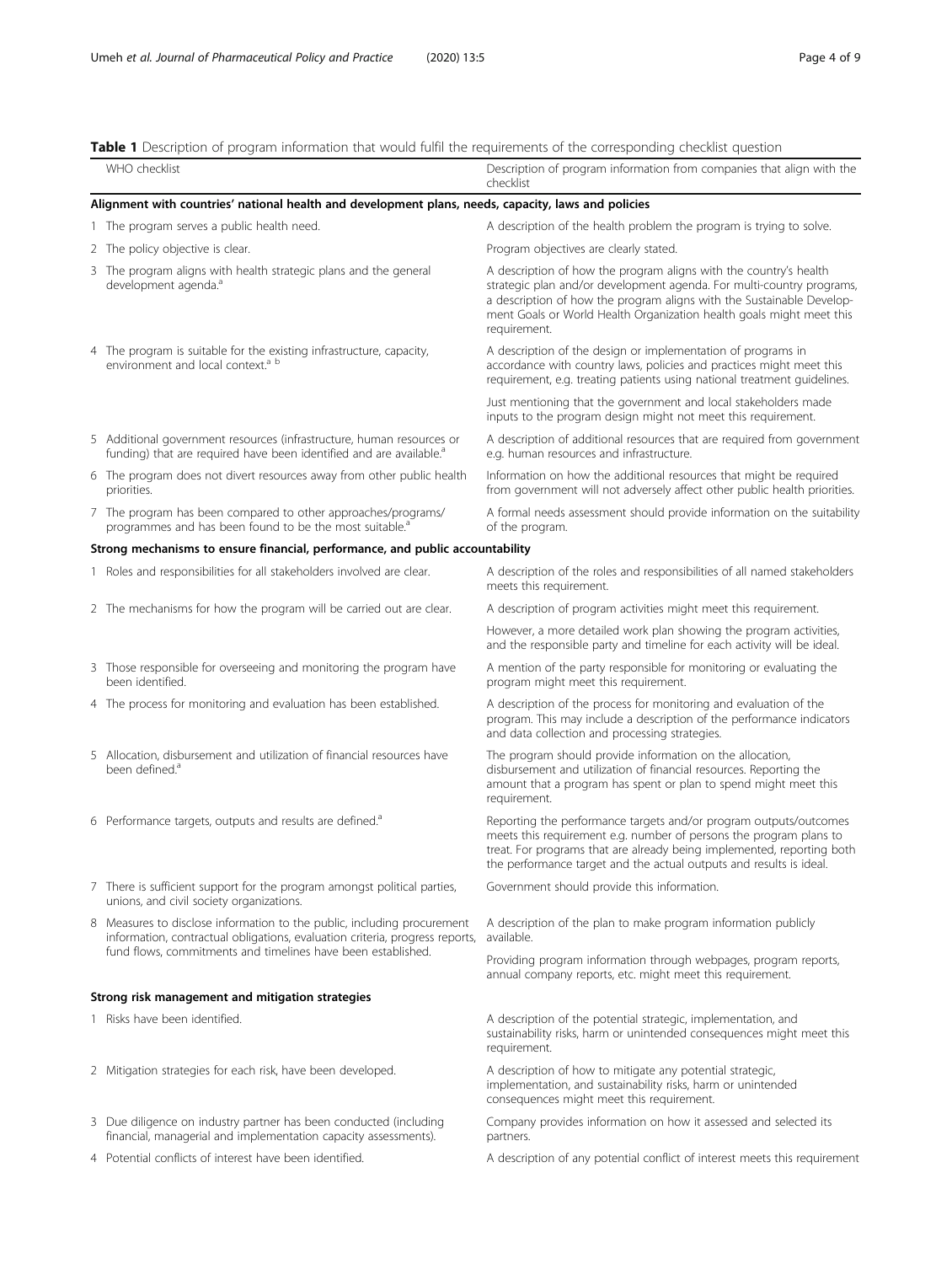#### Table 1 Description of program information that would fulfil the requirements of the corresponding checklist question (Continued)

| WHO checklist                                                             | Description of program information from companies that align with the<br>checklist                                                                                                                                                                                                                              |
|---------------------------------------------------------------------------|-----------------------------------------------------------------------------------------------------------------------------------------------------------------------------------------------------------------------------------------------------------------------------------------------------------------|
|                                                                           | such as potential conflicts between business interests and social<br>interests (program goals).                                                                                                                                                                                                                 |
| Clear transitioning plans for long-term sustainability                    |                                                                                                                                                                                                                                                                                                                 |
| The program is or will be integrated into the health system.              | A description of how the program will be integrated into the health<br>system meets this requirement e.g. incorporating the program's training<br>curriculum for midwives into the national training curriculum. A<br>program that is supporting an existing government program might<br>meet this requirement. |
| 2 A clear transition plan for when the program ends has been developed.   | A description of how the program will transition to the local<br>community/government or made self-sustaining when the funding has<br>ended meets this requirement. For example, having training participants<br>pay a training fee to sustain the program.                                                     |
| 3 A strategy to ensure sustainability of health gains has been developed. | A description of how the program will ensure sustainability of the<br>health gains meets this requirement e.g. training local health providers<br>to train other providers who will continue to provide care after the<br>program has ended.                                                                    |
|                                                                           | A program that ensures local ownership of the program might meet<br>this requirement.                                                                                                                                                                                                                           |
|                                                                           | A pricing scheme where patients pay part of the cost of the medicine<br>might meet this requirement.                                                                                                                                                                                                            |
|                                                                           | A licensing agreement that leads to lower prices for patients might<br>meet this requirement.                                                                                                                                                                                                                   |

<sup>a</sup>Double- or multi-barreled questions (questions that had two or more concepts in a single question)

<sup>b</sup> We combined two questions: "The initiative can be implemented under existing legislation and it adheres to national regulations, procurement procedures, treatment guidelines, and standards of care, quality and safety requirements, remuneration scales and hiring practices" and "The program is suitable for the existing infrastructure, capacity, environment and local context" into one question because of their similarity. Only if both statements applied, we checked this item

Note: "The policy objective is clear": for the purposes of this study, we considered program that provided information on their program objectives as having answered the question

was limited information on the financial resources budgeted or used for the project  $(n = 7/20; 35%)$  and the process for monitoring and evaluation – data collection, processing, and validation ( $n = 4/20$ ; 20%).

For the risk management and mitigation strategies domain, only one program (a licensing agreement program) identified the risks and has risk mitigation strategies and one program reported on how their partners were selected (a HIV screening and linkage to care program). None of the programs reported identifying potential conflicts of interest.

For the transitioning plan for long-term sustainability domain, more than half of the programs reported on a strategy or designed their programs in such a way as to ensure sustainability of health gains (55%) while 35% of programs were part of existing government program or will be integrated into the health system. None of the programs reported developing a clear transition plan for when the program ends.

#### **Discussion**

There is increased demand for greater public accountability and transparency of global health partnership programs. The WHO checklist was developed as a framework to assess key considerations for evaluating proposals for access to medicine programs. To our knowledge this is the first time the checklist has been pilot tested to study its feasibility as a framework for public reporting of program information..

Our study contributes to existing knowledge in several aspects. First, our results demonstrate the usefulness of the checklist in systematically assessing programs. Most of checklist questions ask for information that should be available to those leading or reporting about the program. Setting standards in industry-led social program reporting is relevant to increase transparency and enable accountability [\[15\]](#page-7-0). Although progress has been made in reporting on environmental social corporate responsibility aspects, there is a large body of literature on corporate social responsibility that shows that industry led programs lack reporting standards [[16,](#page-7-0) [17](#page-7-0)]. However, there are very few publications discussing the expectations for pharmaceutical-industry led access programs and their compliance with reporting standards comparable to other industries [[18\]](#page-7-0).

Second, the piloting of the checklist showed the existing gaps in the public reporting of program information and the areas on which companies might need to focus more attention. We used publicly available program data because from our perspective, program information that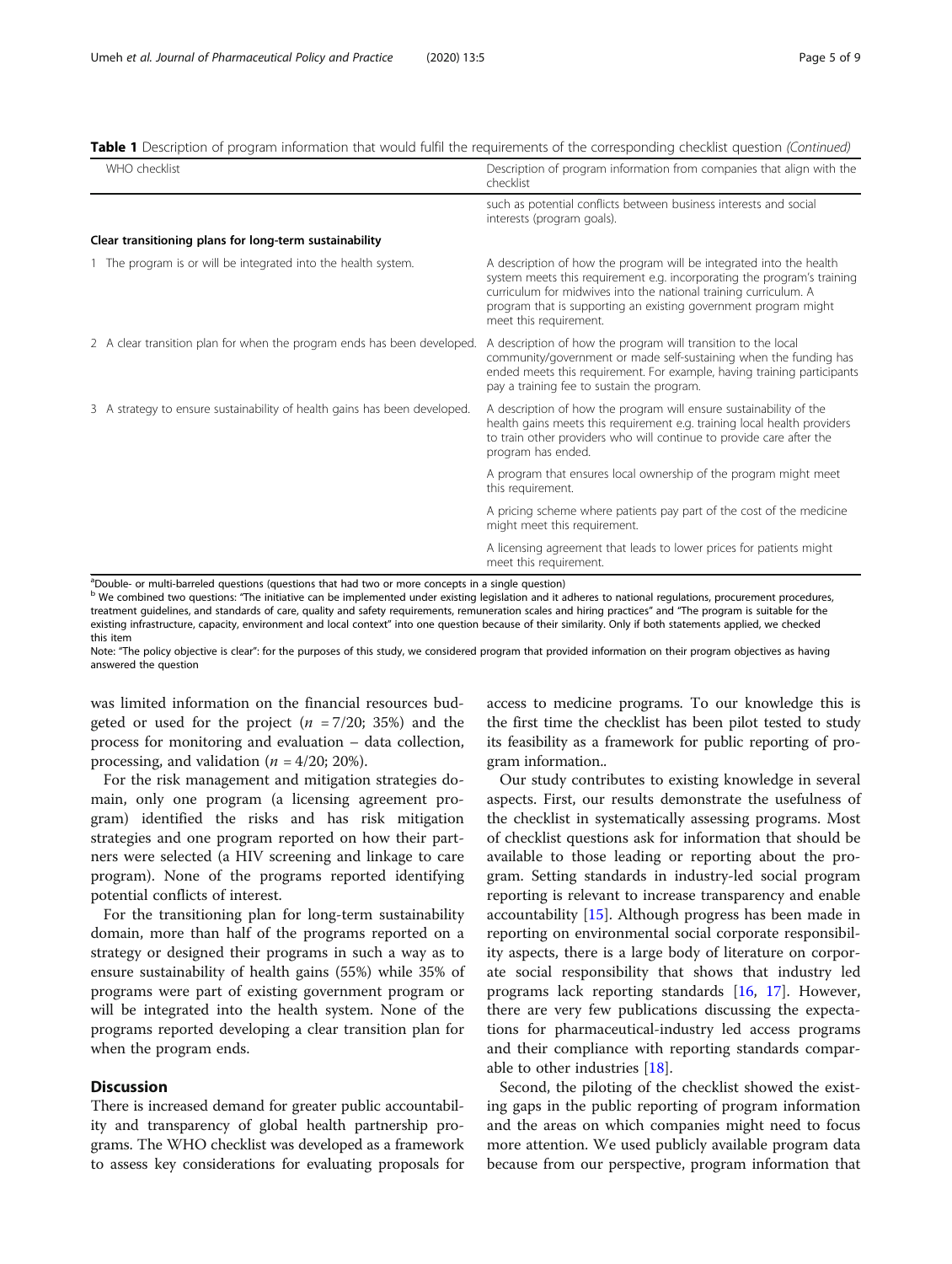#### <span id="page-5-0"></span>Table 2 Number of programs that provide information on each checklist question

| WHO checklist                                                                                                                                                                                                      | Total          | Percent $(N =$<br>20) |
|--------------------------------------------------------------------------------------------------------------------------------------------------------------------------------------------------------------------|----------------|-----------------------|
| Alignment with countries' national health and development plans, needs, capacity, laws and policies                                                                                                                | 7.86           | 39.29%                |
| The program serves a public health need.                                                                                                                                                                           | 20             | 100%                  |
| The policy objective is clear.                                                                                                                                                                                     | 20             | 100%                  |
| The program aligns with health strategic plans and the general development agenda.                                                                                                                                 | 10             | 50%                   |
| The program is suitable for the existing infrastructure, capacity, environment and local context.                                                                                                                  | $\overline{4}$ | 20%                   |
| Additional government resources (infrastructure, human resources or funding) that are required have been identified and are<br>available.                                                                          | $\mathbf{0}$   | 0%                    |
| The program does not divert resources away from other public health priorities.                                                                                                                                    | $\mathbf{0}$   | 0%                    |
| The program has been compared to other approaches/programs/ programmes and has been found to be the most suitable.                                                                                                 | $\overline{1}$ | 5%                    |
| Strong mechanisms to ensure financial, performance, and public accountability<br>10.75 53.75%                                                                                                                      |                |                       |
| Roles and responsibilities for all stakeholders involved are clear.                                                                                                                                                | $\overline{7}$ | 35%                   |
| The mechanisms for how the program will be carried out are clear.                                                                                                                                                  | 19             | 95%                   |
| Those responsible for overseeing and monitoring the program have been identified.                                                                                                                                  | 10             | 50%                   |
| The process for monitoring and evaluation has been established.                                                                                                                                                    | $\overline{4}$ | 20%                   |
| Allocation, disbursement and utilization of financial resources have been defined.                                                                                                                                 | 7              | 35%                   |
| Performance targets, outputs and results are defined.                                                                                                                                                              | 19             | 95%                   |
| There is sufficient support for the program amongst political parties, unions, and civil society organizations.                                                                                                    | $\mathbf{0}$   | 0%                    |
| Measures to disclose information to the public, including procurement information, contractual obligations, evaluation criteria,<br>progress reports, fund flows, commitments and timelines have been established. | 20             | 100%                  |
| Strong risk management and mitigation strategies<br>0.75                                                                                                                                                           |                | 3.75%                 |
| Risks have been identified.                                                                                                                                                                                        | 1              | 5%                    |
| Mitigation strategies for each risk, have been developed.                                                                                                                                                          | 1              | 5%                    |
| Due diligence on industry partner has been conducted (including financial, managerial and implementation capacity<br>assessments).                                                                                 | 1              | 5%                    |
| Potential conflicts of interest have been identified.                                                                                                                                                              | $\Omega$       | 0%                    |
| Clear transitioning plans for long-term sustainability<br>6                                                                                                                                                        |                | 30%                   |
| The program is or will be integrated into the health system.                                                                                                                                                       | $\overline{7}$ | 35%                   |
| A clear transition plan for when the program ends has been developed.                                                                                                                                              | $\Omega$       | 0%                    |
| A strategy to ensure sustainability of health gains has been developed.                                                                                                                                            | 11             | 55%                   |

companies submit to government should be in the public sphere to ensure accountability and transparency. In general, most programs were clear on the public health needs of their programs, program objectives and activities and the actual or expected program outputs. However, there was little information on additional resources required from or contributed by government and other stakeholders; program needs assessment, program alignment with country plans and capacity, detailed program monitoring and evaluation plan, risks mitigation strategies and sustainability plans. This finding agrees with an earlier observation of public-private partnerships by Buse et al. [[7\]](#page-7-0) Specifically, we noted that most programs did not report their risk management and mitigation strategies. Though the reason for this finding is not clear, it could be that the companies did not realize the importance of such reporting or did not conduct systematic program risk assessment and so do not have any information to provide. Assessing potential program initiation, implementation and sustainability risk, including financial sustainability risk is important, as the role of sustainable funding in program sustainability cannot be overemphasized [[19](#page-7-0), [20](#page-8-0)]. In addition, it is important to assess the capacity of the implementing partners to implement the programs as studies have linked program sustainability to the organizational capacity of the implementing organization [\[19](#page-7-0), [21](#page-8-0)].

Moreover, companies are currently reporting their program objectives and the public health needs that their programs meet. However, there is paucity of reporting program needs assessments, as many of the programs were silent on how or whether the needs assessment influenced program design. Conducting a needs assessment before the start of a program is invaluable as it helps organizations to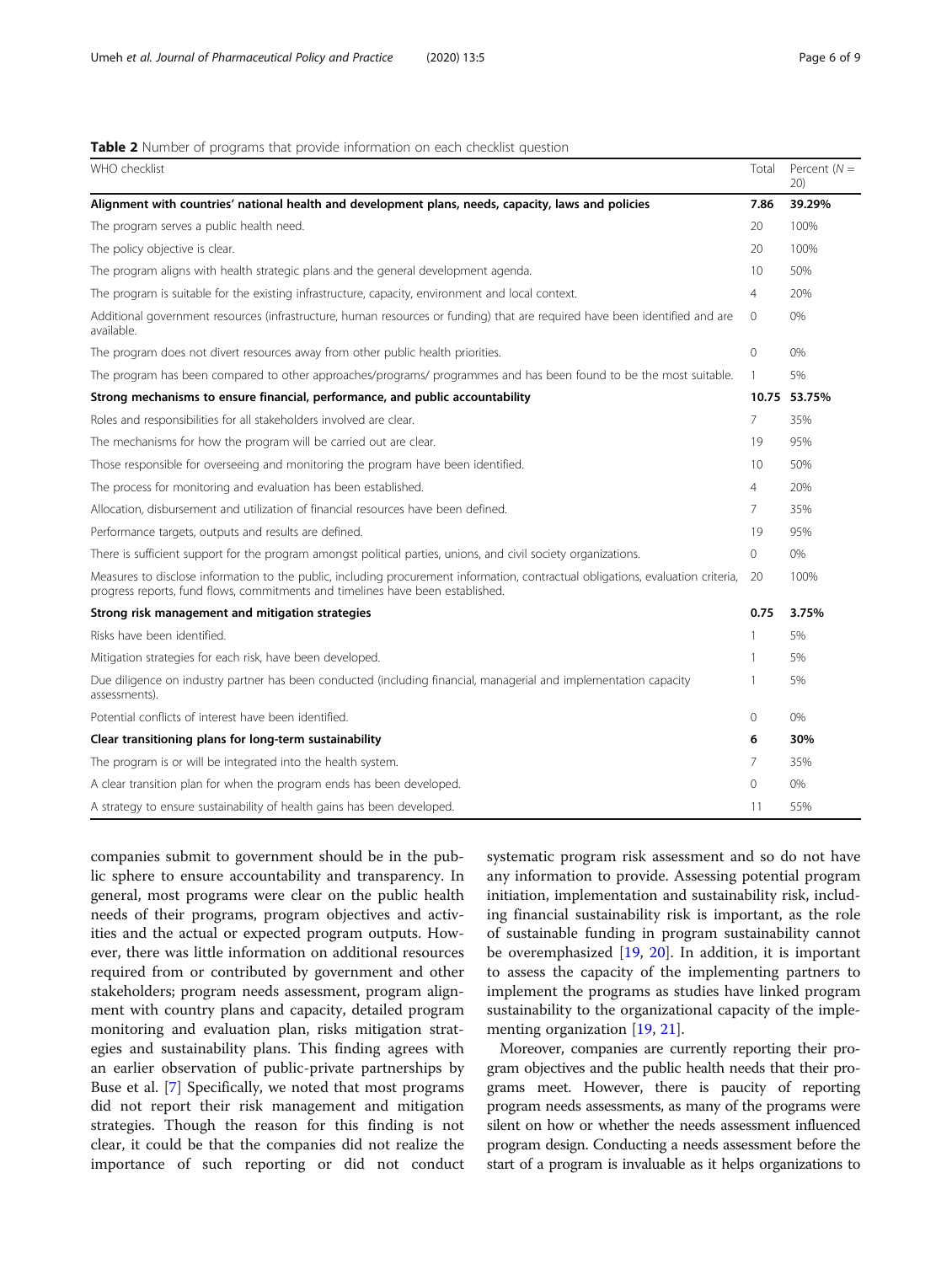use their limited resources to help communities in the most efficient ways [[22](#page-8-0)]. It is not just important for companies to do a needs' assessment; it is also important that the public are made aware of the evidence and assumptions used to inform program planning as this will help build public trust in the program [\[10\]](#page-7-0). In addition, all the programs were silent on any additional government resources needed for their programs. There are concerns that cost of programs to recipient countries such as the cost of providing a distribution network for donated medicines and training health workers, might lead to diverting domestic resources from national priorities, which might worsen the inequalities affecting vulnerable groups [\[23](#page-8-0)–[25\]](#page-8-0). To ensure transparency, it is important that programs report the additional resources required from government or any of its stakeholders. This will ensure that the contributions of all stakeholders are fully acknowledged.

Furthermore, apart from one donation program, all the programs clearly reported on how they are implementing their programs. The reason for the lack of information on the donation program, which is part of a Ministry of Health Pharmaceutical Assistance Program, is not clear. In addition, all programs, except for one new program that is still in the need's assessment stage, reported their performance target or program output. However, it appears programs are behind in setting up systems for program evaluation, as there is paucity of information on the process for program monitoring and evaluation. This might not be limited to programs in this study, as earlier studies of access to medicine programs have shown few independent and rigorous evaluations of program impact [\[1\]](#page-7-0).

The transitioning plans for long-term sustainability domain has three questions, which appears to follow Shediac-Rizkallah and Bone three indicators of sustainability  $[26]$  $[26]$  $[26]$ . It measured sustainability at:  $[1]$  $[1]$  the individual level - a strategy to ensure sustainability of health gains [[2\]](#page-7-0); the organization level - a clear transition plan for when the program ends; and [\[3](#page-7-0)] the community level the program is or will be integrated into the health system. While none of the programs reported a clear transition plan for when the program ends, about a third of the programs were part of existing government programs or will be integrated into the health system. An encouraging finding was that more than 50% of programs designed their programs in ways that will ensure sustainable health gains for individuals such as training local providers to train other providers who will continue to provide care after the program has ended. Overall, though the WHO checklist was initially prepared for governments to evaluate proposals for access to medicine programs from medicines and medical device companies, it could also be a framework for the public reporting of program information by companies. The checklist is setting standards for reporting that enable governments, civil society, professional

organizations and other advocacy groups to refer to them and ensure that the information is provided before permission of program operation is granted.

There are some areas in which the WHO checklist could be strengthened. We noted that the WHO checklist does not ask any question on how programs address social inequity. Information on how public-private partnerships have affected health equity is scarce and programs ability to address social inequity should be an important consideration in access programs [[6\]](#page-7-0). Social inequities exist between and within countries with those in disadvantaged groups having worse health outcomes [[27\]](#page-8-0). The 2015 United Nations sustainable development goals highlights the importance of reducing inequality within countries as a key step to ensuring sustainable development [[28](#page-8-0)]. Reporting how access programs plan to address inequity will make it easier to assess what equity targets are set and who should be held accountable for achieving those targets, if any. In addition, the checklist does not ask whether the program has been evaluated in terms of its performance. Information on program performance in other settings could provide governments and other stakeholders with valuable insights about the expected effects of the program in their country. Whether an impact evaluation (the extent to which the program's achievements can be attributed to the program interventions) or a process evaluation (the extent to which the program has been implemented as planned) is appropriate depends on a number of factors. An impact evaluation may be justified for programs that are expected to be implemented in many countries and cover a substantial number of people such as the Novartis Access program which was initially planned to be implemented in 30 countries [[29\]](#page-8-0). Smaller programs covering fewer people or programs using interventions that are well evaluated may not require an impact evaluation depending on the setting in which they are implemented. Adding the requirement to report on any process and impact evaluation would enhance the value of the checklist.

Finally, double or multi-barreled questions can make respondents uncertain on how to respond to such questions [\[30](#page-8-0), [31](#page-8-0)]. One way to deal with those questions will be to split them into separate questions. For example, the question "The program aligns with health strategic plans **and** the general development agenda" could be two separate questions, [\[1](#page-7-0)] "The program aligns with health strategic plans" and [[2\]](#page-7-0) "The program aligns with the general development agenda". Alternatively, the questions could be modified to make them clearer.

#### Limitations

There are some limitations to the findings of this study. First, most of the programs in this study are in low- and middle-income countries and the findings in this study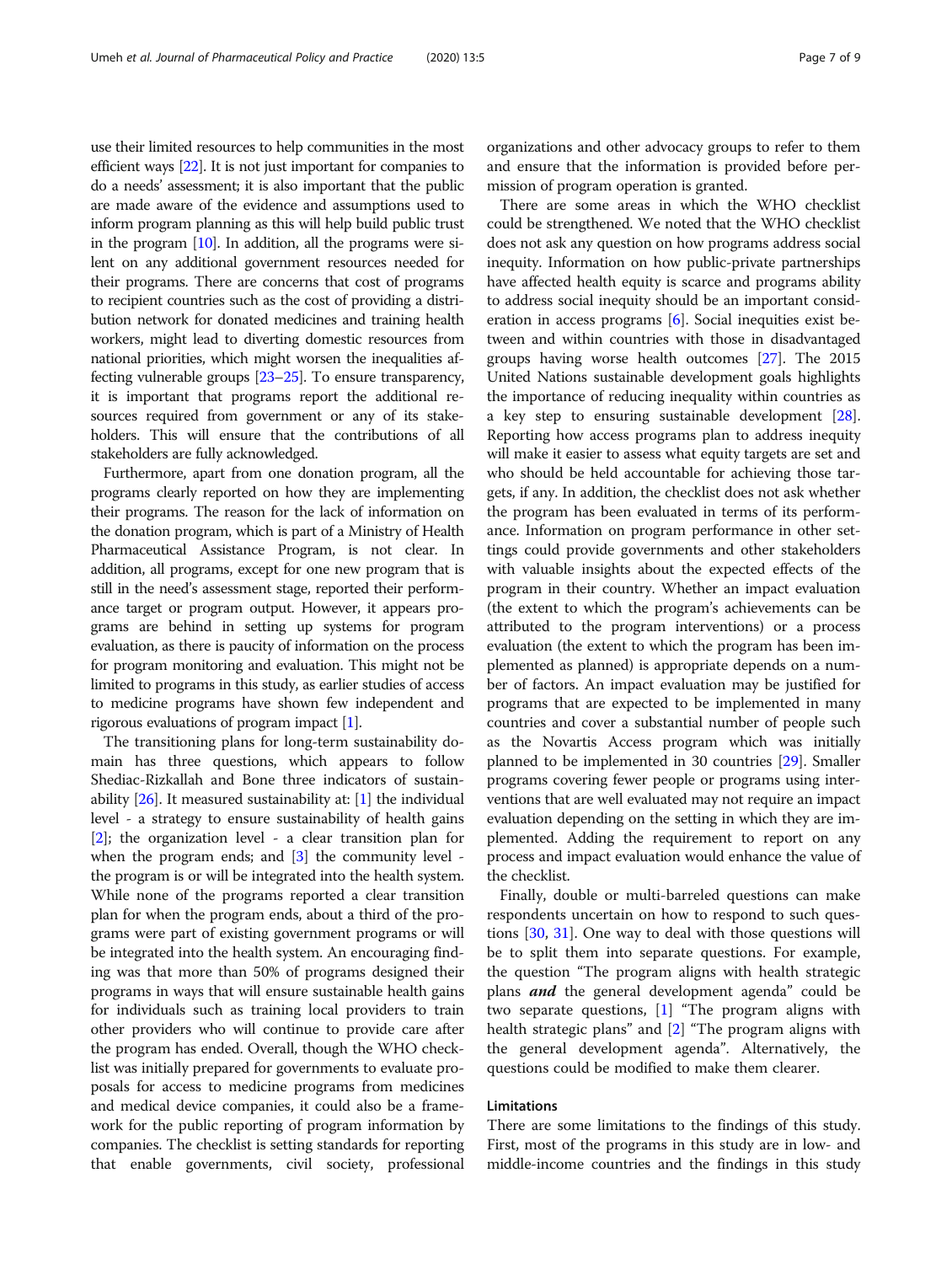<span id="page-7-0"></span>might not be applicable to programs in high-income countries. Secondly, large research-based pharmaceutical companies implemented the programs in this study and the findings might not be applicable to programs implemented by smaller pharmaceutical companies. Furthermore, we could only assess publicly available program information and could not assess whether companies had other program information requested in the WHO checklist that were not publicly available. Currently, most companies instead of independent third parties are providing data on their access programs. Third party verification of such program information could enhance its veracity but is currently not practiced in financial reporting as well as in many other private sector reporting activities.

### Conclusion

The WHO checklist provides a useful tool for assessing pharmaceutical industry led programs as most of checklist questions ask for information that should be available to those leading the program. Further revisions of the WHO checklist will help in refining it to improve clarity and content validity. The pilot testing of the checklist showed the existing gaps in the public reporting of program information such as paucity of information on additional resources required from or contributed by government and other stakeholders, program needs assessment, program alignment with country plans and capacity, detailed program monitoring and evaluation plan, risks mitigation strategies and sustainability plans.

#### Supplementary information

Supplementary information accompanies this paper at [https://doi.org/10.](https://doi.org/10.1186/s40545-020-0204-z) [1186/s40545-020-0204-z](https://doi.org/10.1186/s40545-020-0204-z).

Additional file 1. List of programs used to evaluate checklist.

#### Acknowledgements

Not applicable.

#### Authors' contributions

Chukwuemeka Umeh, Peter C. Rockers, Richard Laing and Veronika J. Wirtz were involved in conceptualizing the framework of the paper. Chukwuemeka Umeh and Ovi Wagh extracted and analyzed the data. Chukwuemeka Umeh wrote the first draft of the manuscript with support and input from Veronika J. Wirtz. All the authors were involved in substantially reviewing and revising the manuscript. All the authors have read and approved the final draft of the manuscript.

#### Ethics approval and consent to participate

Not applicable.

#### Consent for publication

Not applicable.

#### Competing interests

The authors declare that they have no competing interests.

#### Author details

<sup>1</sup>Department of Global Health, Boston University School of Public Health, 801 Massachusetts Avenue, Boston, MA 02118, USA. <sup>2</sup> Faculty of Community and Health Sciences, University of Western Cape, Cape Town, South Africa.

#### Received: 14 October 2019 Accepted: 2 March 2020 Published online: 26 March 2020

#### References

- 1. Rockers PC, Wirtz VJ, Umeh CA, Swamy PM, Laing RO. Industry-led accessto-medicines programs in low-and middle-income countries: strategies and evidence. Health Aff. 2017;36(4):706–13.
- 2. Fürst M. Reframing the pharmaceutical sector contribution to access to medicines and universal health coverage: a business ethics perspective. In: Sturchio JL, Kickbusch I, Galambos L, editors. The road to universal health coverage: innovation, equity, and the new health economy. Baltimore (MD): Johns Hopkins University Press; 2019.
- 3. Nusser H. Novartis social business: a novel approach to expanding health care in developing countries. In: Sturchio JL, Kickbusch I, Galambos L, editors. The road to universal health coverage: innovation, equity, and the new health economy. Baltimore (MD): Johns Hopkins University Press; 2019.
- 4. Clarke D, Doerr S, Hunter M, Schmets G, Soucat A, Paviza A. The private sector and universal health coverage, 2019. Bull World Health Organ. 97: 434–5. <https://doi.org/10.2471/BLT.18.225540>.
- 5. World Health Organization. Responding to industry programs to increase access to medicines and other health technologies in countries. In: EMP policy brief series no. 2.0; 2017. Accessed August 22, 2018 from [http://apps.](http://apps.who.int/medicinedocs/documents/s23358en/s23358en.pdf) [who.int/medicinedocs/documents/s23358en/s23358en.pdf](http://apps.who.int/medicinedocs/documents/s23358en/s23358en.pdf).
- 6. Asante AD, Zwi AB. Public-private partnerships and global health equity: prospects and challenges. Indian J Med Ethics. 2007;4(4):176–80.
- 7. Buse K, Walt G. The World Health Organization and global public-private health partnerships: in search of 'good' Global Health governance. In: Reich MR, editor. Public-private partnerships for public health. Harvard series on population and international health. 2002:1–8. Accessed December 31, 2018 from [https://cdn1.sph.harvard.edu/wp-content/uploads/sites/480/2012/09/](https://cdn1.sph.harvard.edu/wp-content/uploads/sites/480/2012/09/Partnerships_book.pdf) [Partnerships\\_book.pdf](https://cdn1.sph.harvard.edu/wp-content/uploads/sites/480/2012/09/Partnerships_book.pdf).
- 8. World Health Organization, 2019. Accountability. Accessed January 14, 2020 from [https://www.who.int/health-laws/topics/governance-accountability/](https://www.who.int/health-laws/topics/governance-accountability/en/) [en/](https://www.who.int/health-laws/topics/governance-accountability/en/).
- 9. Brinkerhoff DW. Accountability and health systems: towards conceptual clarity and policy relevance. Health Policy Plan. 2004;19(6):371–9.
- 10. O'Malley P, Rainford J, Thompson A. Transparency during public health emergencies: from rhetoric to reality. Bull World Health Organ. 2009;87:614– 8.
- 11. Access Observatory. Accessed February 19, 2019 from [https://www.](https://www.accessobservatory.org/) [accessobservatory.org/](https://www.accessobservatory.org/).
- 12. Access to Medicine Index 2018. Methodology report. Accessed September 14, 2018 from [https://accesstomedicineindex.org/media/atmi/2017-](https://accesstomedicineindex.org/media/atmi/2017-Methodology-2018-Access-to-Medicine-Index.pdf) [Methodology-2018-Access-to-Medicine-Index.pdf.](https://accesstomedicineindex.org/media/atmi/2017-Methodology-2018-Access-to-Medicine-Index.pdf)
- 13. IFPMA Partnerships Directory. Accessed February 13, 2019 from [http://](http://partnerships.ifpma.org/pages/) [partnerships.ifpma.org/pages/.](http://partnerships.ifpma.org/pages/)
- 14. Access Accelerated Open Platform. Accessed February 19, 2019 from https://aaopenplatform.accessaccelerated.org/#!/layouts/home.html.
- 15. Hooper PD, Greenall A. Exploring the potential for environmental performance benchmarking in the airline sector. Benchmarking. 2005;12: 151–65.
- 16. Global Reporting. Reporting on community impacts. In: A survey conducted by the global reporting initiative: The University of Hong Kong and CSR Asia; 2008. Accessed January 14, 2020 from [https://www.globalreporting.](https://www.globalreporting.org/resourcelibrary/Reporting-on-Community-Impacts.pdf) [org/resourcelibrary/Reporting-on-Community-Impacts.pdf](https://www.globalreporting.org/resourcelibrary/Reporting-on-Community-Impacts.pdf).
- 17. de Grosbois D. Corporate social responsibility reporting by the global hotel industry: commitment, initiatives and performance. Int J Hosp Manag. 2012; 31:896–905.
- 18. Rockers PC, Reich MR, Kettler H, Wirtz VJ. Commitment to impact: strengthening measurement of industry-led access-to-medicines programs. Health Syst Reform. 2018;4(3):188–93.
- 19. Schell SF, Luke DA, Schooley MW, Elliott MB, Herbers SH, Mueller NB, et al. Public health program capacity for sustainability: a new framework. Implement Sci. 2013 Feb 1;8(1):1.